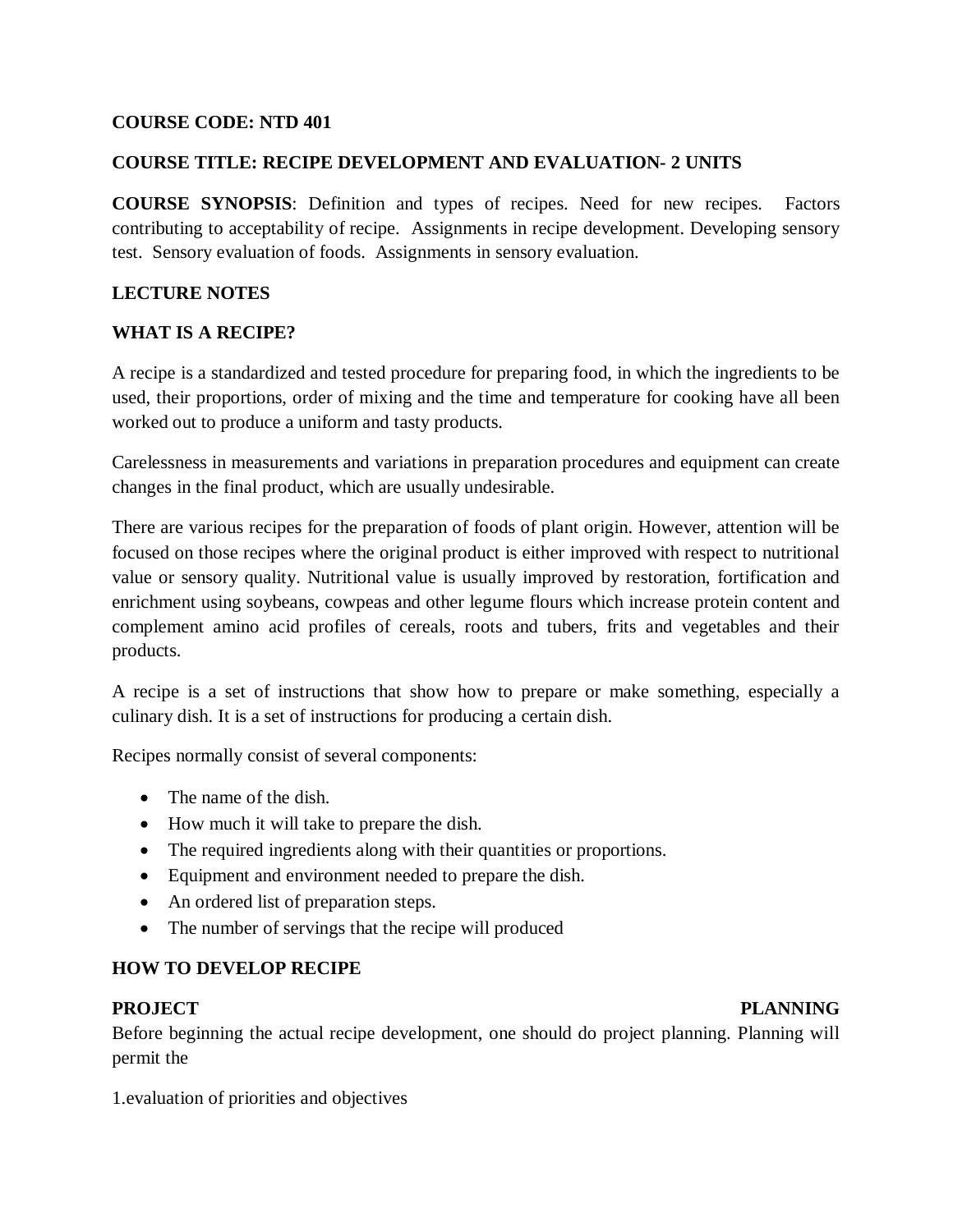- 2. development of action steps more clearly in sequence.
- 3. inclusion all tasks.
- 4. organization and reorganization of task, allocating time appropriately.
- 5. judgement of physical environment factors
- 6. communication with others.
- 7. provide motivation and a sense of accomplishment.
- 8. recording for future reference and or evaluation information

The PROJECT PLANNING PATTERN for recipe development was put forth as follows:



Hullah, e. 1984. Cardinal's Handbook of Recipe Development. Cardinal Biologicals Ltd., 43 Railside R. Don Mills, Ontario, Canada M3A 3L9, p. 8.

Within this, it is important to identify:

- $\Box$  the client's or customers project objectives
- $\Box$  background information on the client and their mission, goals, etc.
- $\Box$  background information on the product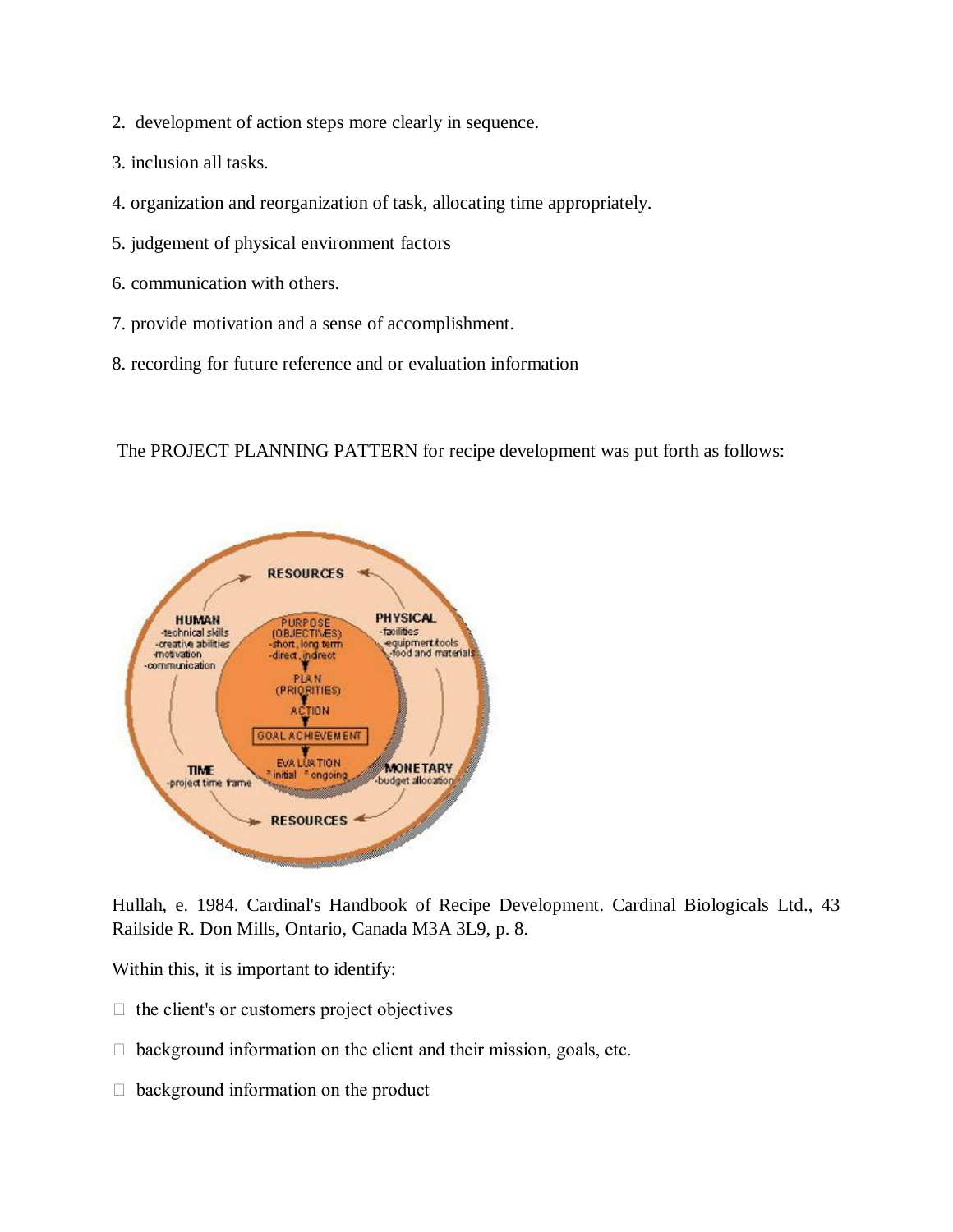$\Box$  the consumer/end user/market

#### Rationale

#### **Recipe Development**



#### **WHY DEVELOP RECIPE**

Recipes are developed for many reasons. A well-developed recipe must meet a number of needs, some of which overlap. These needs are:

- $\Box$  increase visibility of product
- $\Box$  increase product usage
- $\Box$  minimize safety problems of product

One important reason is to promote existing products. Quite a number of years ago the extension agents in Kansas learned the power of this when they developed a cheap little recipe for the beef council for the very cheap unusable product, tough flank steak. Through the Homemakers Groups with extension they published and promoted a recipe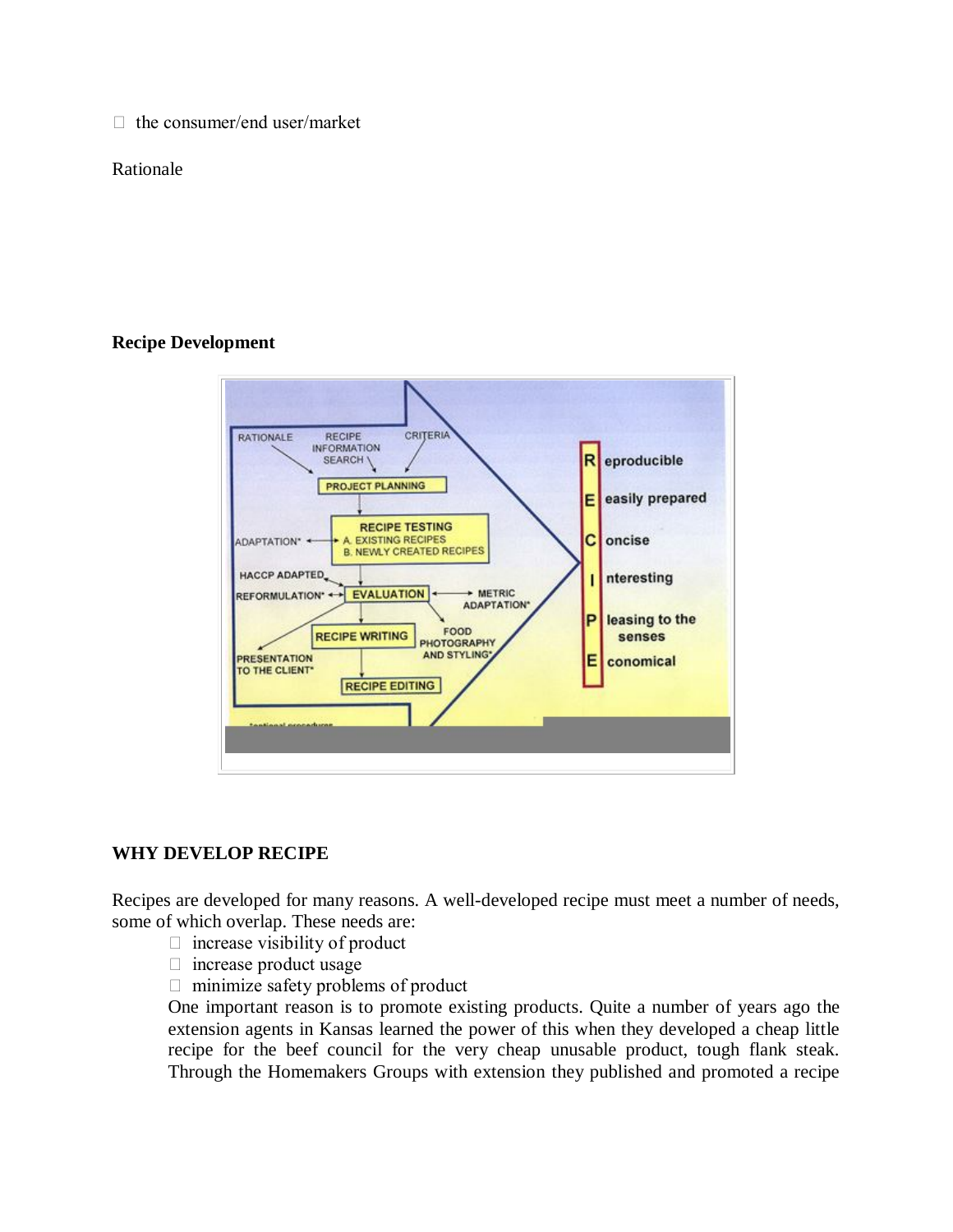for stuffed flank steak. What was a cheap little used piece of meat suddenly reached the price of filet mignon due to the increased demand

#### **RECIPE TESTING**

Recipe testing consists of testing either existing or newly created recipes. There is also adaptation. There are a number of keys to recipe success.

Another approach to recipe testing is to bring in a "focus" group to test the procedures and outcomes. Generally, it has been this instructors experience that, when you develop a recipe, you tend to adjust and adapt somewhat as you make it repeatedly. A number of you may have had the experience of receiving that "special recipe" you ate at Aunt Jane's. When you took it home to prepare it, it never turned out the same. You may have subsequently found out that she did things a little differently as she made it more and more. A focus group of consumers off the street is one of the best ways to measure its' success. Certainly, if you have experience and a "feel" for food, you can minimize a number of adjustments.

#### **Recipes Evaluated- Cooking and/or Processing.**

- $\Box$  Is the cooking method a logical one?
- $\Box$  Does it require special equipment?
- $\Box$  Does it require too much time?
- $\Box$  Does it require difficult techniques and cooking skills?
- $\Box$  Can information be added for special service?
	- -advance or partial cooking
	- -storage or freezing directions
	- -suggestions for use.
	- -nutritional information

-garnish or serving suggestions

#### **Recipe Direction Evaluations**.

 $\Box$  are they brief, clear, complete and easy to read?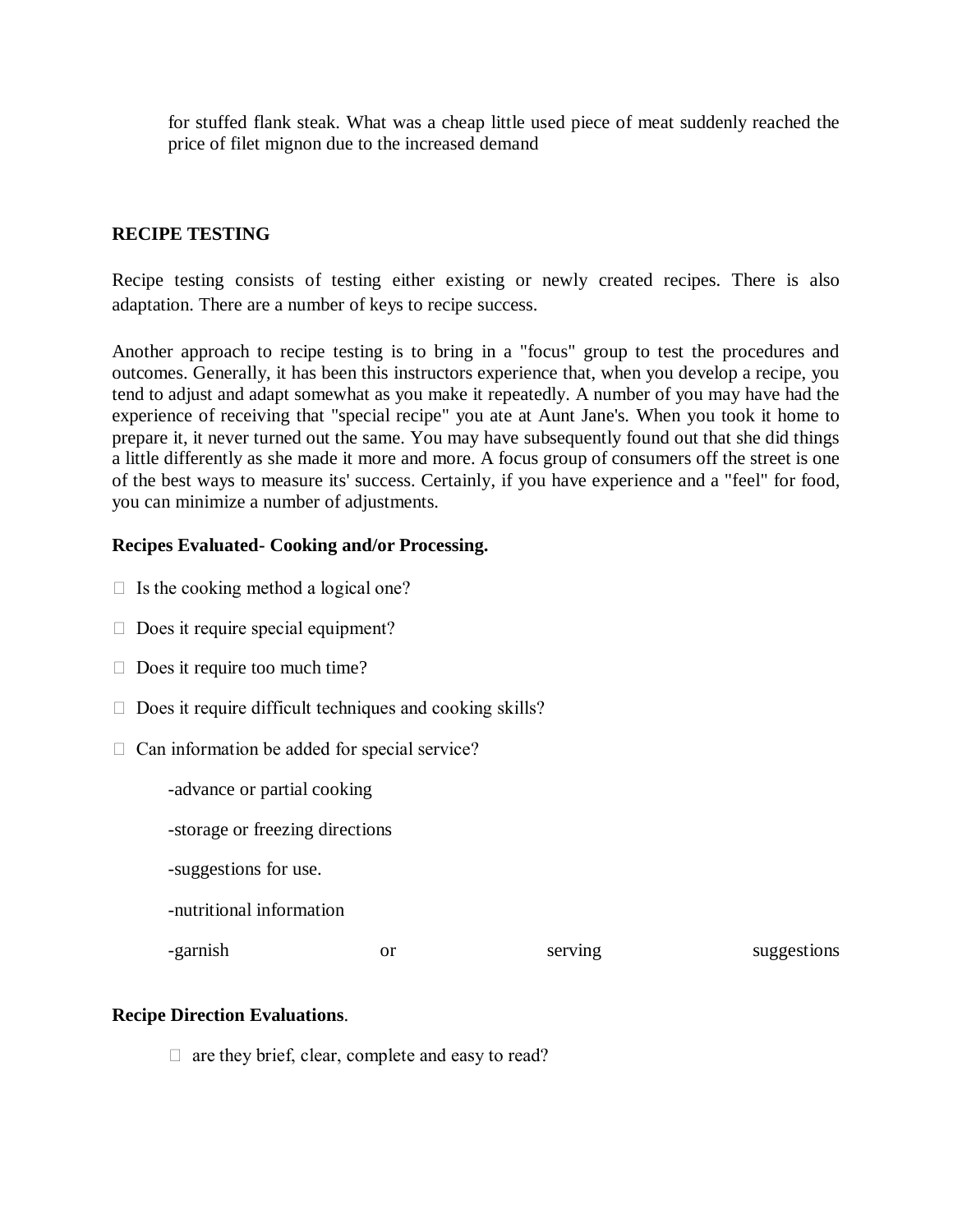$\Box$  are the words used correctly to describe the necessary steps-blend, rather then fold, if possible, mix together rather than beat together

 $\Box$  are recipe yields and number of servings included?

 $\Box$  is it accurate?

 $\Box$  are there any unanswered questions?

 $\Box$  if necessary are any recipe idiosyncrasies explained?(batter will be thin...size of Spring garden peas...mixture will look curdled...

 $\Box$  has the recipe been given a second and third technique test with good results.

#### **RECIPE WRITTING**

#### **RECIPE**

The recipe itself is a blueprint for food production. It should facilitate the reproduction of a food item with easy and accuracy. Recipe standardization is the process of "tailoring" a recipe to suit a particular purpose in a specific foodservice operation. The following are keys to a successful recipe. It should be

**REPRODUCIBLE** it that it is written so that it can repeated with consistent results.

**EASILY PREPARED** with a minimum of steps in logical sequence to produce appropriate end results - from simple to complex recipes. Ingredients are listed in the units in common use that enhance accuracy.

**CONCISE** is brief but comprehensive enough to furnish needed information.

**INTERESTING** has appeal in that it furnishes variety to the meal.... [more]

**PLEASING TO THE SENSES** has stimulating and satisfying flavor and aroma with appropriate texture and mouthfeel.

**ECONOMICAL** has qualities of economy-not always from budget standpoint but also economy of human and material resources. Minimum and efficient human energy expenditure, use of dishes, utensils and appliances are appropriate.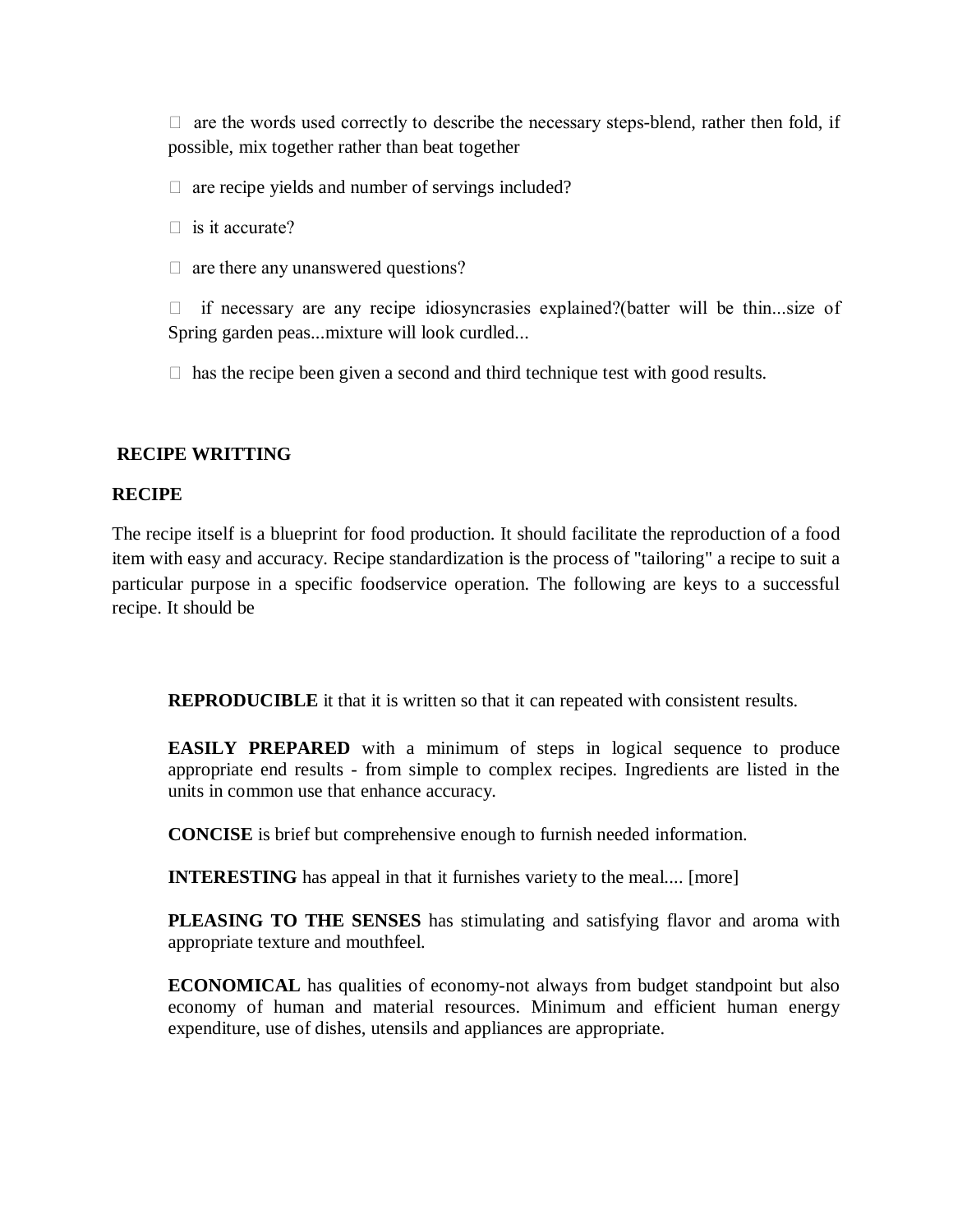#### **"STANDARDIZATION OF RECIPE DEVELOPMENT"**

Standardization is the optimum goal for a recipe development procedure. THE IMPORTANCE OF COMPLETENESS, ACCURACY AND RELIABILITY IN RECIPE DEVELOPMENT CANNOT BE OVER EMPHASIZED, whether developing recipes for consumers, patients or other end users. Too often, shortcuts are taken-resulting in unreliable disappointing recipes. The importance of techniques of standardization has been acknowledged widely within certain segments of the food industry and should continue to be encouraged.

Acceptance and implementation of standardized techniques and guidelines have widespread continuing benefits for both clients/management and the food professional.

Standardization of recipe development gives further credibility to the value of the traditional home economics discipline. As the importance of proper recipe development is continuously emphasized, the much needed and skilled service of the home economist will be strengthened.

Recipes may be written or rewritten as follows

1 Name of Food Item 2 Ingredients by weight and/or measure (volume) and sometimes by count. 3 Procedures and approximate times for combining ingredients. 4 Cooking or baking temperatures and times. 5 **Panning**  portioning information. 6 Total quantity and the number of portions of a specific size to use.

These are the requirements for the recipes used in most small service or home/household service. For commercial foodservice large scale operations one might include a computer code for inventory, the total time to produce the product, portion cost information, and a description of the product. One of the activities that I have found useful in developing, modifying and adapting recipes is to decide on phrases, approaches and formats. This has not been always accomplished; however, it is useful to do something like always say

Cream shortening, sugar and eggs

Instead of sometimes

Beat shortening, eggs, sugar

Mix well eggs, sugar and shortening<sup>o</sup>.

Also, it is useful to put in a recipe as much as possible. For example, although it is understood that recipes calling for "flour" mean all-purpose flour, increasingly this is put in the recipe by this instructor. If it is important that canned, frozen or fresh is used, this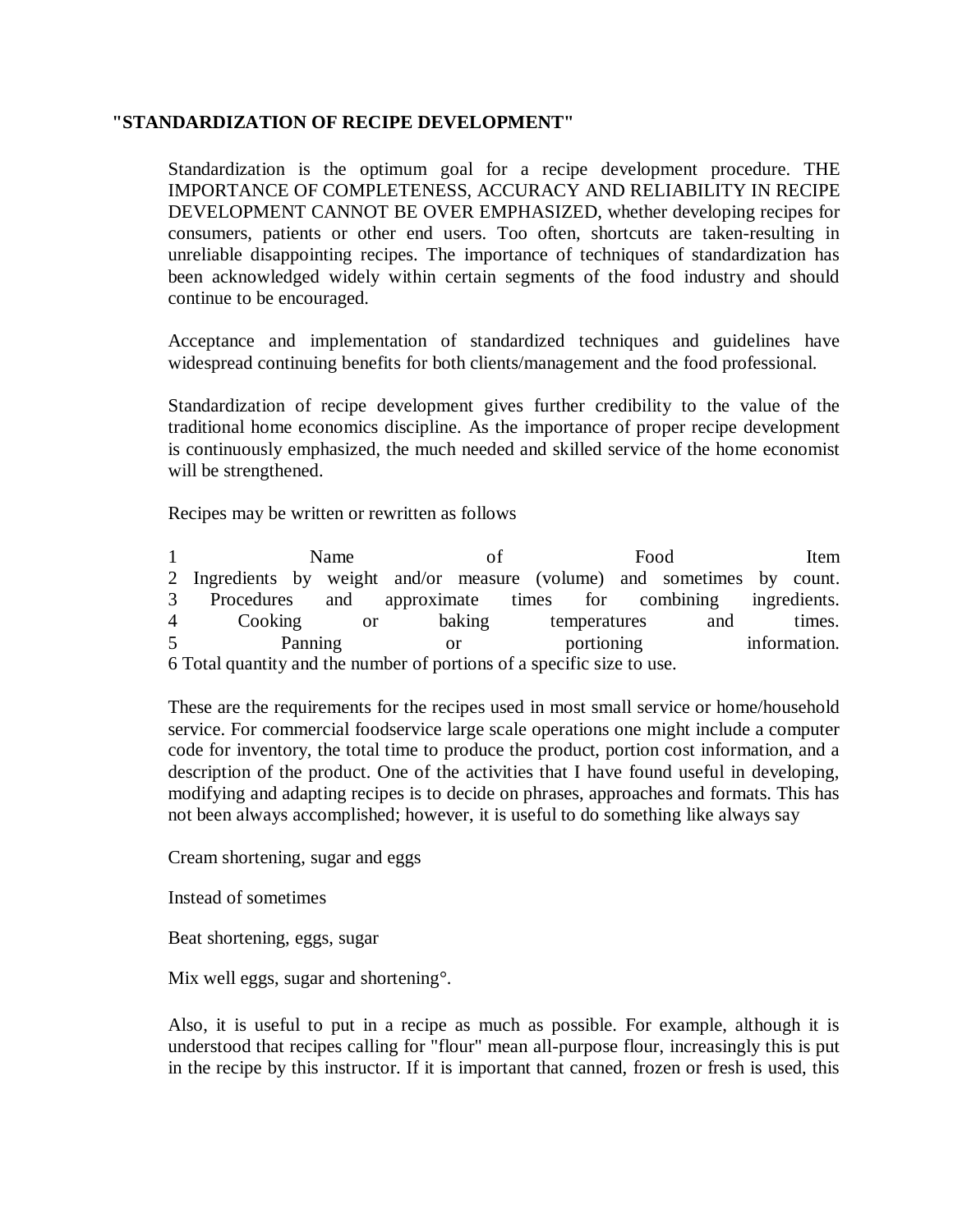is also stated. However, I have attempted to pull out the actual preparation technics from the ingredients -- for example, grated cheese is now listed as "Cheese, variety".

It just makes it better understood by the potential cook if it is always put one way. Having said that, admittedly, this has not yet happened. It takes a considerable amount of secretarial/clerical time to do this and sometimes computers and reproduction limit it all. Another point should be made, homemakers and cooks are not always literate and/or English may not be there first language. Recipe reproduction should take this into account. Note examples of recipes which attempt to address the problem. Note the recipe below, if you can not read, you can still follow it.

Polly W. Buchanan (1993) lists the advantages of using a standardized recipe. For household, these can be modified as follows:

- 1. Promotes uniform quantity of foods produced.
- 2. Encourages uniformity in served foods.
- 3. Increases productivity of cooks.
- 4. Increases managerial productivity.
- 5. Saves money by controlling overproduction.
- 6. Saves money by controlling inventory levels.
- 7. Simplifies costing of menu items.
- 8. Simplifies the training of cooks.
- 9. Fosters job satisfaction for the homemaker.
- 10. Reduces anxiety of family members in suspected outcome

#### **New product development**

In business and engineering, **new product development** (NPD) is the term used to describe the complete process of bringing a new product or service to market. There are two parallel paths involved in the NPD process: one involves the idea generation, product design and detail engineering; the other involves market research and marketing analysis. Companies typically see new product development as the first stage in generating and commercializing new products within the overall strategic process of product life cycle management used to maintain or grow their market share.

#### **The process**

- 1. **Idea Generation** is often called the "fuzzy front end" of the NPD process
	- o Ideas for new products can be obtained from basic research using a SWOT analysis (Strengths, Weaknesses, Opportunities & Threats), Market and consumer trends, company's R&D department, competitors, focus groups, employees, salespeople, corporate spies, trade shows, or Ethnographic discovery methods (searching for user patterns and habits) may also be used to get an insight into new product lines or product features.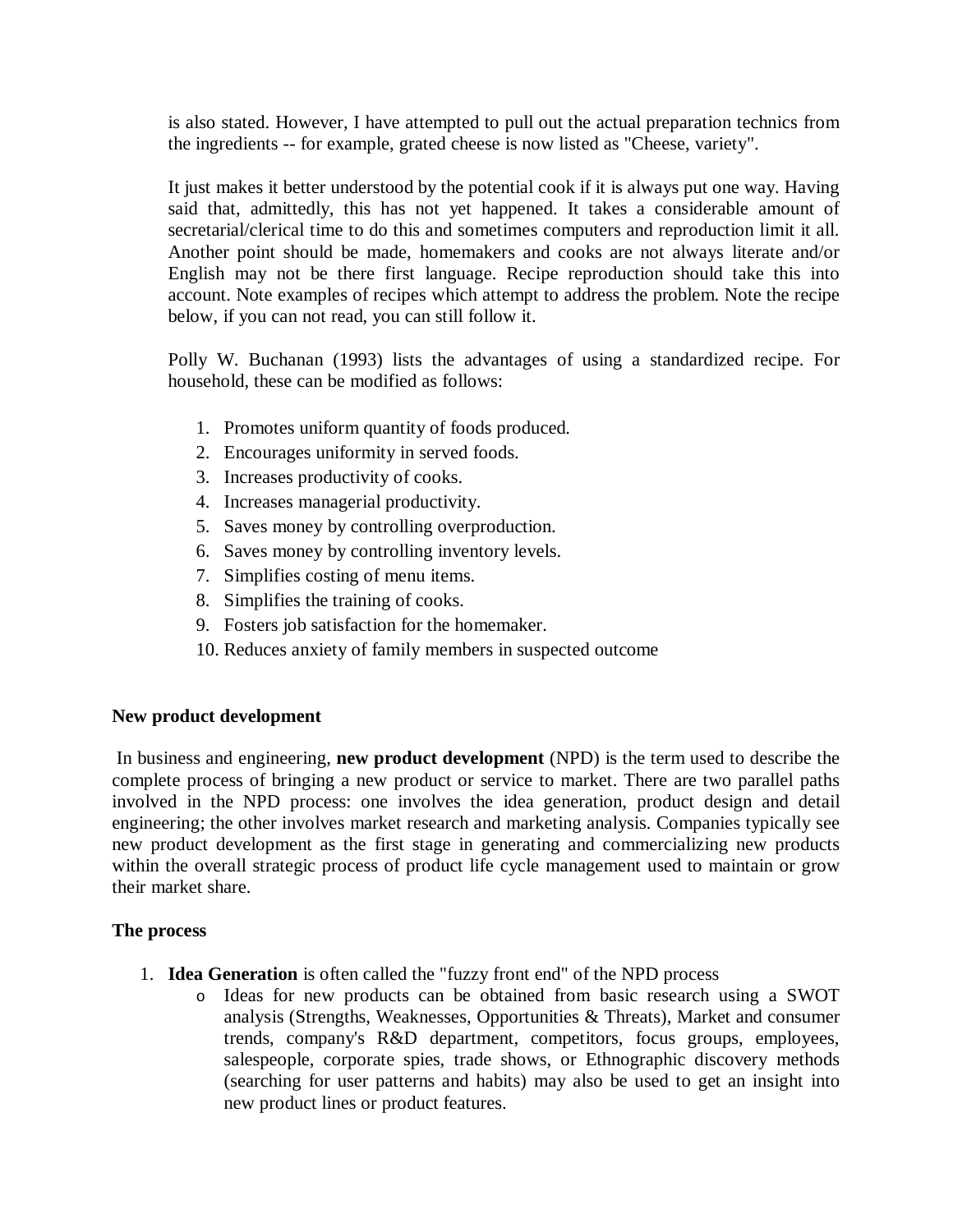o Idea Generation or Brainstorming of new product, service, or store concepts - idea generation techniques can begin when you have done your OPPORTUNITY ANALYSIS to support your ideas in the **Idea Screening Phase** (shown in the next development step).

#### 2. **Idea Screening**

- o The object is to eliminate unsound concepts prior to devoting resources to them.
- o The screeners should ask several questions:
	- Will the customer in the target market benefit from the product?
	- What is the size and growth forecasts of the market segment/target market?
	- What is the current or expected competitive pressure for the product idea?
	- What are the industry sales and market trends the product idea is based on?
	- Is it technically feasible to manufacture the product?
	- Will the product be profitable when manufactured and delivered to the customer at the target price?

#### 3. **Concept Development and Testing**

- o Develop the marketing and engineering details
	- Investigate intellectual property issues and search patent data bases
	- Who is the target market and who is the decision maker in the purchasing process?
	- What product features must the product incorporate?
	- What benefits will the product provide?
	- How will consumers react to the product?
	- How will the product be produced most cost effectively?
	- Prove feasibility through virtual computer aided rendering, and rapid prototyping
	- What will it cost to produce it?
- o Testing the Concept by asking a sample of prospective customers what they think of the idea. Usually via Choice Modelling.

#### 4. **Business Analysis**

- o Estimate likely selling price based upon competition and customer feedback
- o Estimate sales volume based upon size of market and such tools as the Fourt-Woodlock equation
- o Estimate profitability and breakeven point

#### 5. **Beta Testing and Market Testing**

- o Produce a physical prototype or mock-up
- o Test the product (and its packaging) in typical usage situations
- o Conduct focus group customer interviews or introduce at trade show
- o Make adjustments where necessary
- o Produce an initial run of the product and sell it in a test market area to determine customer acceptance

#### 6. **Technical Implementation**

- o New program initiation
- o Finalize Quality management system
- o Resource estimation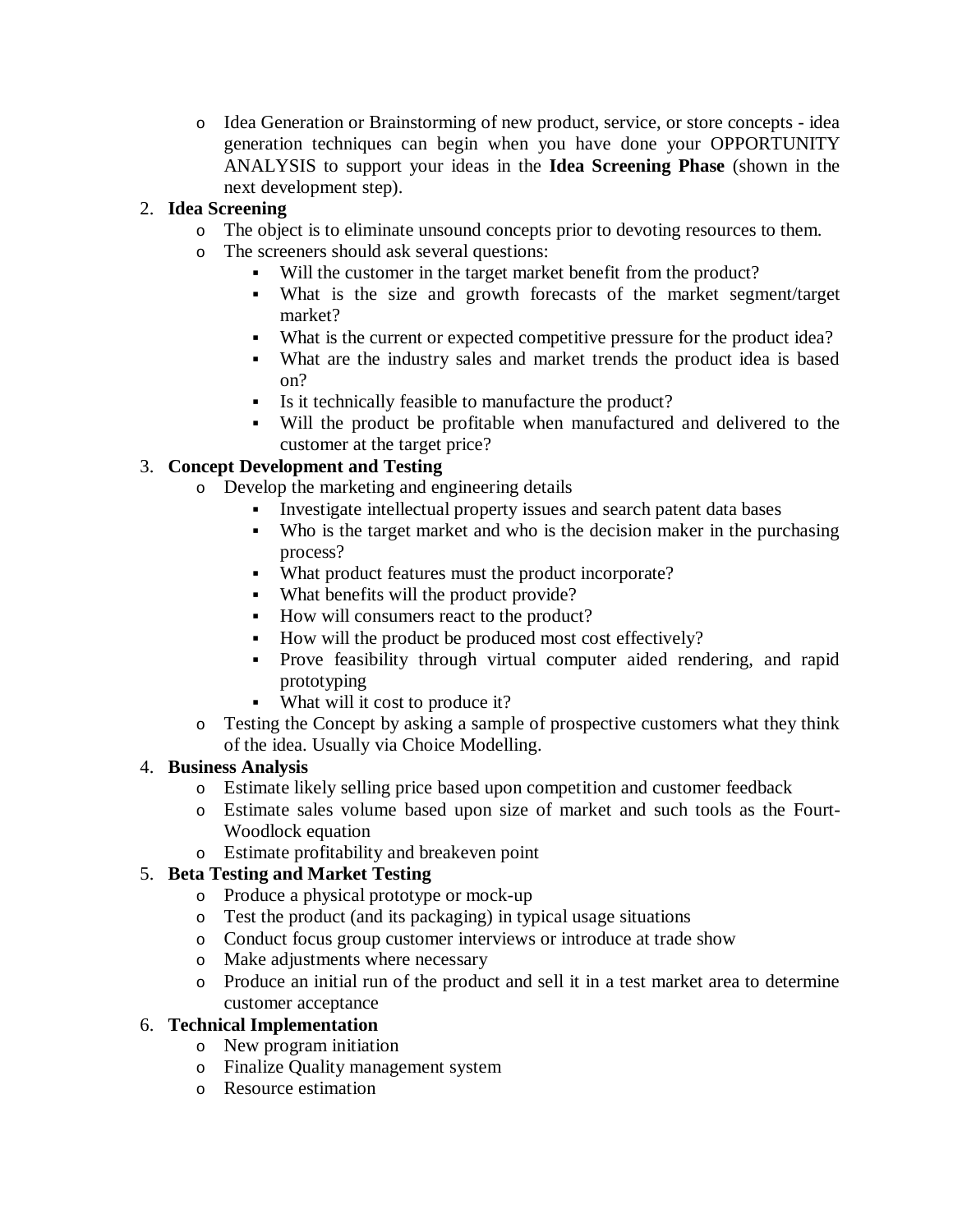- o Requirement publication
- o Publish technical communications such as data sheets
- o Engineering operations planning
- o Department scheduling
- o Supplier collaboration
- o Logistics plan
- o Resource plan publication
- o Program review and monitoring
- o Contingencies what-if planning

#### 7. **Commercialization** (often considered post-NPD)

- o Launch the product
- o Produce and place advertisements and other promotions
- o Fill the distribution pipeline with product
- o Critical path analysis is most useful at this stage

#### 8. **New Product Pricing**

- o Impact of new product on the entire product portfolio
- o Value Analysis (internal & external)
- o Competition and alternative competitive technologies
- o Differing value segments (price, value, and need)
- o Product Costs (fixed & variable)
- o Forecast of unit volumes, revenue, and profit

These steps may be iterated as needed. Some steps may be eliminated. To reduce the time that the NPD process takes, many companies are completing several steps at the same time (referred to as **concurrent engineering** or **time to market**). Most industry leaders see new product development as a *proactive* process where resources are allocated to identify market changes and seize upon new product opportunities before they occur (in contrast to a *reactive strategy* in which nothing is done until problems occur or the competitor introduces an innovation). Many industry leaders see new product development as an ongoing process (referred to as *continuous development*) in which the entire organization is always looking for opportunities.

For the more innovative products indicated on the diagram above, great amounts of uncertainty and change may exist, which makes it difficult or impossible to plan the complete project before starting it. In this case, a more flexible approach may be advisable.

Because the NPD process typically requires both engineering and marketing expertise, crossfunctional teams are a common way of organizing projects. The team is responsible for all aspects of the project, from initial idea generation to final commercialization, and they usually report to senior management (often to a vice president or Program Manager). In those industries where products are technically complex, development research is typically expensive, and product life cycles are relatively short, strategic alliances among several organizations helps to spread the costs, provide access to a wider skill set, and speeds the overall process.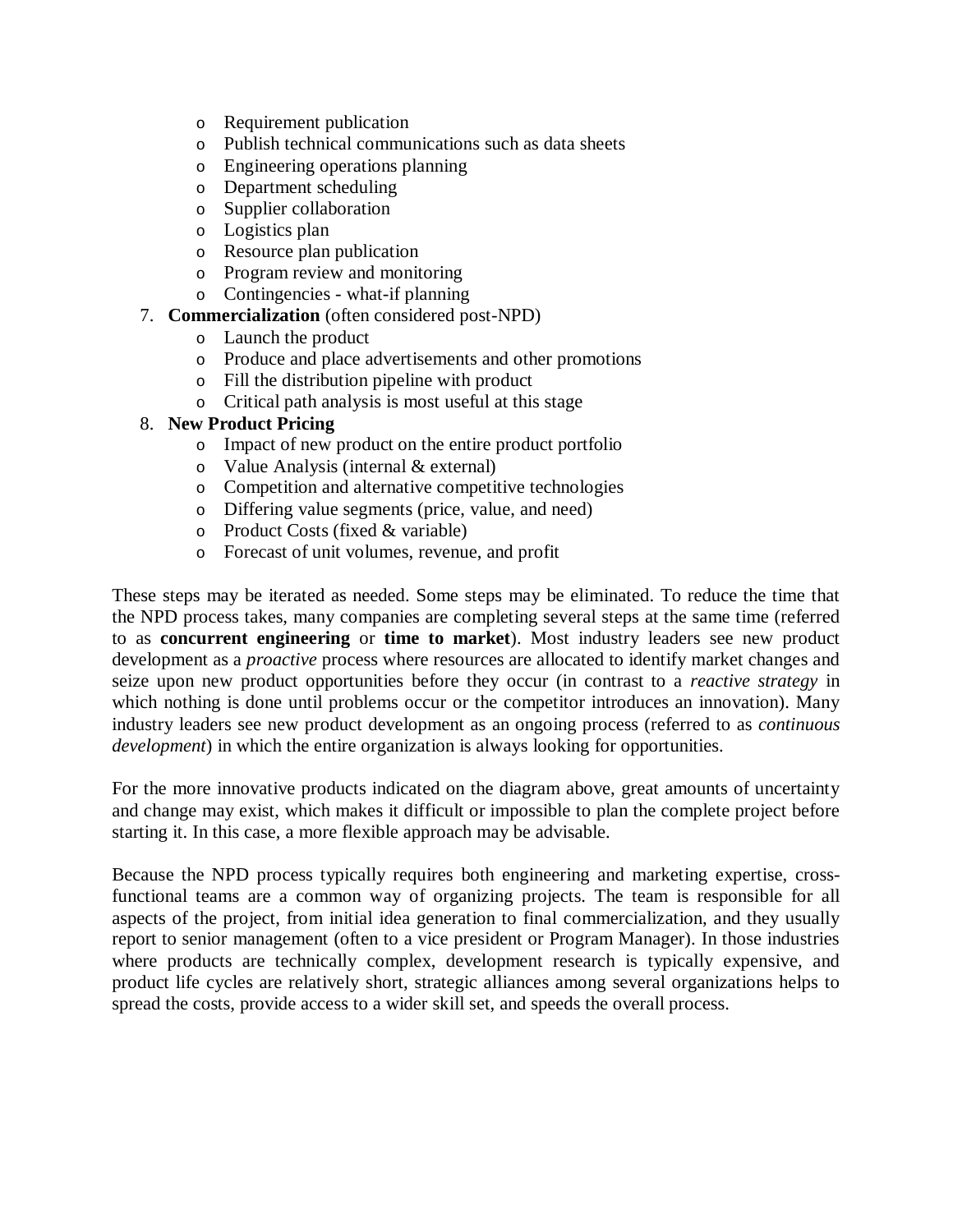People respond to new products in different ways. The adoption of a new technology can be analyzed using a variety of diffusion theories such as the Diffusion of innovations theory.

A new product pricing process is important to reduce risk and increase confidence in the pricing and marketing decisions to be made. Bernstein and Macias describe an integrated process that breaks down the complex task of new product pricing into manageable elements.

#### **Fuzzy Front End**

The Fuzzy Front End is the messy "getting started" period of new product development processes. It is in the front end where the organization formulates a concept of the product to be developed and decides whether or not to invest resources in the further development of an idea. It is the phase between first consideration of an opportunity and when it is judged ready to enter the structured development process (Kim and Wilemon ,2002; Koen et al., 2001). It includes all activities from the search for new opportunities through the formation of a germ of an idea to the development of a precise concept. The Fuzzy Front End ends when an organization approves and begins formal development of the concept.

Although the Fuzzy Front End may not be an expensive part of product development, it can consume 50% of development time , and it is where major commitments are typically made involving time, money, and the product's nature, thus setting the course for the entire project and final end product. Consequently, this phase should be considered as an essential part of development rather than something that happens "before development," and its cycle time should be included in the total development cycle time.

Koen et al. 2001, distinguish five different front-end elements (not necessarily in a particular order):

- 1. Opportunity Identification
- 2. Opportunity Analysis
- 3. Idea Genesis
- 4. Idea Selection
- 5. Concept and Technology Development

The first element is the opportunity identification. In this element, large or incremental business and technological chances are identified in a more or less structured way. Using the guidelines established here, resources will eventually be allocated to new projects.... which then lead to a structured NPPD (New Product & Process Development) strategy. The second element is the opportunity analysis. It is done to translate the identified opportunities into implications for the business and technology specific context of the company. Here extensive efforts may be made to align ideas to target customer groups and do market studies and/or technical trials and research. The third element is the idea genesis, which is described as evolutionary and iterative process progressing from birth to maturation of the opportunity into a tangible idea. The process of the idea genesis can be made internally or come from outside inputs, e.g. a supplier offering a new material/technology, or from a customer with an unusual request. The fourth element is the idea selection. Its purpose is to choose whether to pursue an idea by analyzing its potential business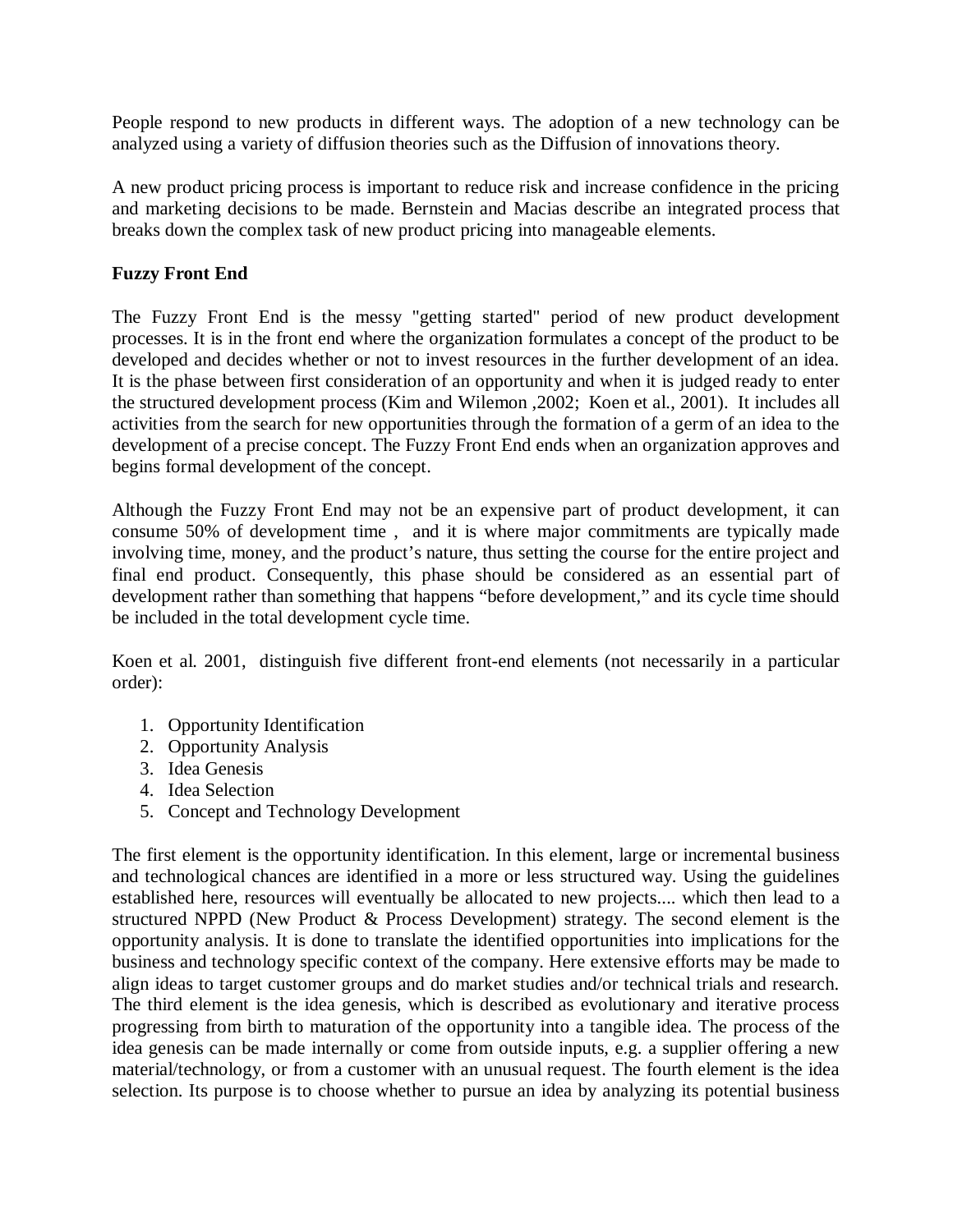value. The fifth element is the concept and technology development. During this part of the front-end, the business case is developed based on estimates of the total available market, customer needs, investment requirements, competition analysis and project uncertainty. Some organizations consider this to be the first stage of the NPPD process (i.e., Stage 0).

The Fuzzy Front End is also described in literature as "Front End of Innovation", "Phase 0", "Stage 0" or "Pre-Project-Activities".

A universally acceptable definition for Fuzzy Front End or a dominant framework has not been developed so far.<sup>[7]</sup> In a glossary of PDMA, it is mentioned that the Fuzzy Front End generally consists of three tasks: strategic planning, concept generation, and, especially, pre-technical evaluation. These activities are often chaotic, unpredictible, and unstructured. In comparison, the subsequent new product development process is typically structured, predictable, and formal. The term *Fuzzy Front End* was first popularized by Smith and Reinertsen (1991) R.G.Cooper (1988) describes the early stages of NPPD as a four step process in which ideas are generated (I),subjected to a preliminary technical and market assessment(II) and merged to coherent product concepts(III) which are finally judged for their fit with existing product strategies and portfolios (IV). In a more recent paper, Cooper and Edgett (2008) affirm that vital predevelopment activities include:

- 1. Preliminary market assessment.
- 2. Technical assessment.
- 3. Source-of-supply-assessment:suppliers and partners or alliances.
- 4. Market research : market size and segmentation analysis,VoC (voice of customer) research.
- 5. Product concept testing
- 6. Value-to-the customer assessment
- 7. Product definition
- 8. Business and financial analysis.

These activities yield vital information to make a Go/No-Go to Development decision.

In the in-depth study by Khurana and Rosenthal front-end activities include:

- product strategy formulation and communication,
- opportunity identification and assessment,
- idea generation,
- product definition,
- project planning, and
- executive reviews.

Economical analysis, benchmarking of competitive products,and modeling and prototyping are also important activities during the front-end activities.

The outcomes of FFE are the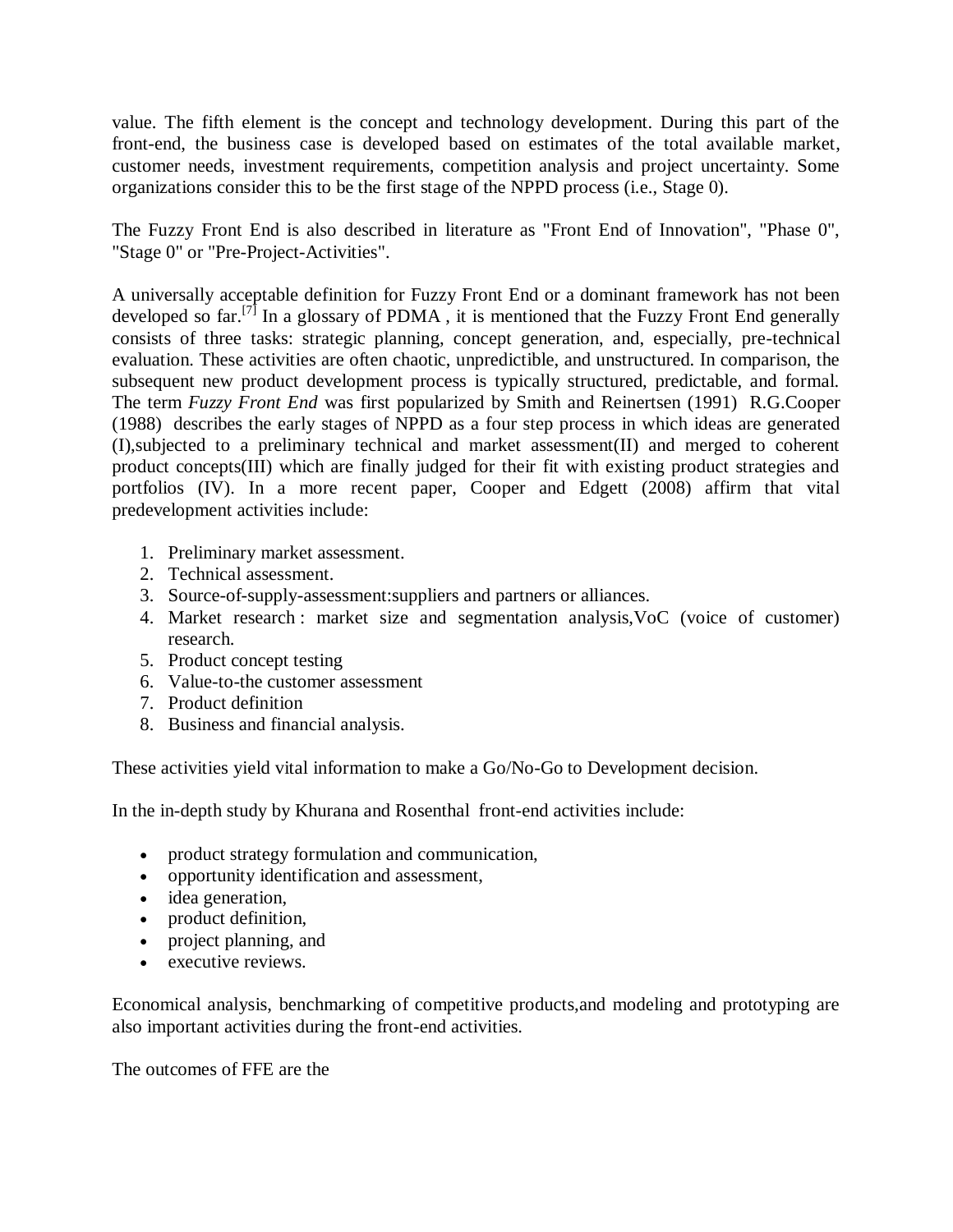- mission statement
- customer needs
- details of the selected concept
- product definition and specifications
- economic analysis of the product
- the development schedule
- project staffing and the budget, and a
- business plan aligned with corporate strategy.

In a paper by Husig, Kohn and Huskela  $(2005)^{[13]}$  was proposed a conceptual model of Front-End Process which includes early Phases of Innovation Process. This model is structured in three phases and three gates:

- Phase 1: Environmental screening or opportunity identification stage in which external changes will be analysed and translated into potential business opportunities.
- Phase 2: Preliminary definition of an idea or concept.
- Phase 3: Detailed product, project or concept definition, and Business planning.

The gates are:

- Opportunity screening;
- Idea evaluation:
- Go/No-Go for development.

The final gate leads to a dedicated new product development project . Many professionals and academics consider that the general features of Fuzzy Front End (fuzziness,,ambiguity, and uncertainty) make difficult to see the FFE as a structured process,but rather as a set of interdependent activities ( $e.g.Kim$  and Wilemon , 2002).<sup>[14]</sup> However, Husig et al., 2005 [10] argue that front-end not need to be fuzzy,but can be handled in a structured manner. Peter Koen<sup>[15]</sup> argue that in the FFE for incremental,platform and radical projects, three separate strategies and processes are typically involved.<sup>[15]</sup> The traditional Stage Gate (TM) process was designed for incremental product development,namely for a single product.The FFE for developing a new platform must start out with a strategic vision of where the company wants to develop products and this will lead to a family of products. Projects for breakthrough products start out with a similar strategic vision,but are associated with technologies which require new discoveries.It is worth mentioning what are incremental,platform and breakthrough products. *Incremental products* are considered to be cost reductions, improvements to existing product lines,additions to existing platforms and repositioning of existing products introduced in markets. *Breakthrough products* are new to the company or new to the world and offer a 5-10 times or greater improvement in performance combined with a 30-50% or greater reduction in costs. *Platform products* establish a basic architecture for a next generation product or process and are substantially larger in scope and resources than incremental projects<sup>[15]</sup>.

**Sensory analysis** (or **sensory evaluation**) is a scientific discipline that applies principles of experimental design and statistical analysis to the use of human senses (sight, smell, taste, touch and hearing) for the purposes of evaluating consumer products. The discipline requires panels of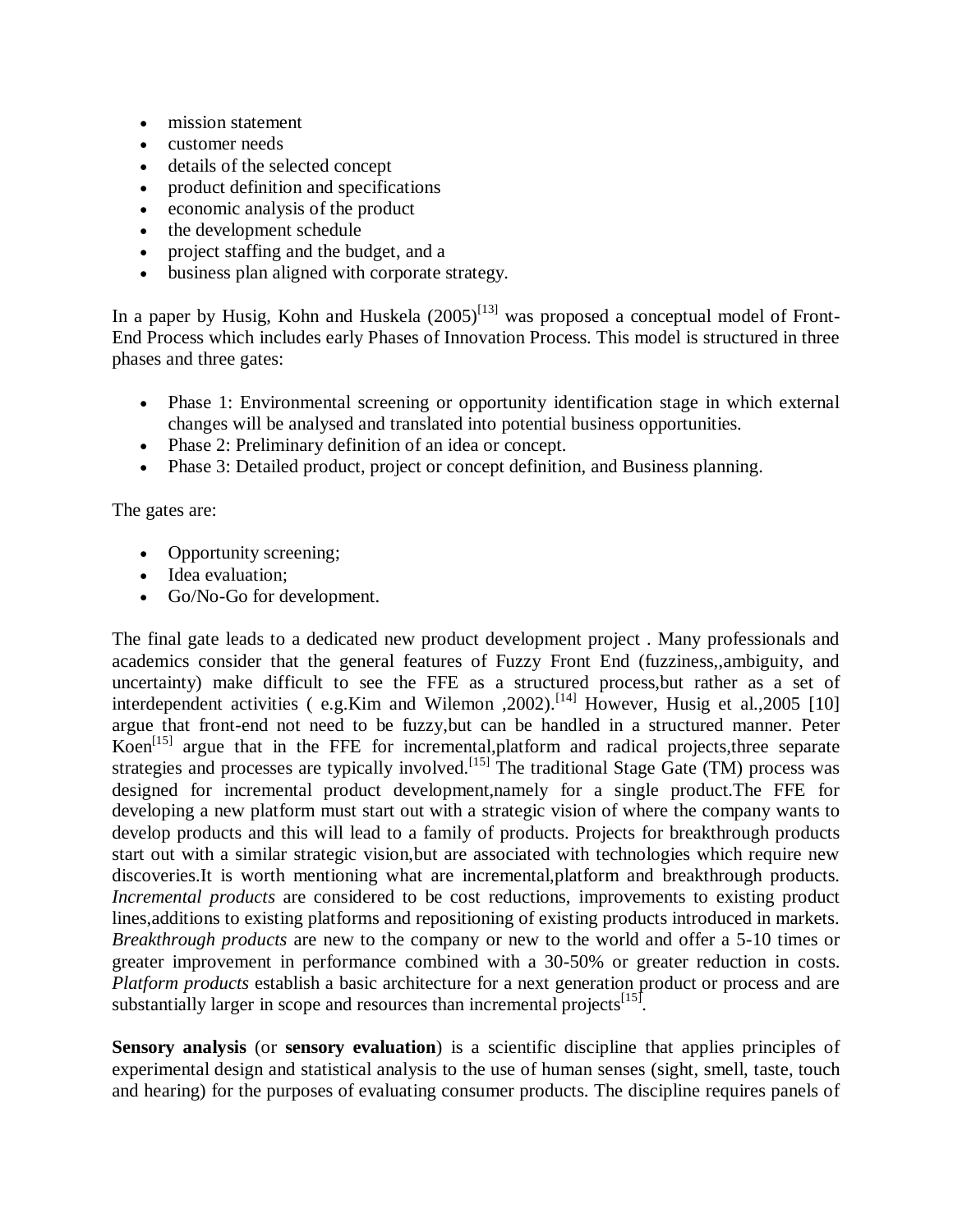human assessors, on whom the products are tested, and recording the responses made by them. By applying statistical techniques to the results it is possible to make inferences and insights about the products under test. Most large consumer goods companies have departments dedicated to sensory analysis.

Sensory analysis can generally be broken down into three sub-sections:

- Effective testing (dealing with objective facts about products)
- Affective testing (dealing with subjective facts such as preferences)
- Perception (the biochemical and psychological aspects of sensation)

## **Effective testing**

This type of testing is concerned with obtaining *objective facts* about products. This could range from basic discrimination testing (e.g. Do two or more products differ from each other?) to descriptive profiling (e.g. What are the characteristics of two or more products?). The type of panel required for this type of testing would normally be a trained panel.

## **Affective testing**

Otherwise known as *consumer testing*, this type of testing is concerned with obtaining *subjective* data, or how well products are likely to be accepted. Usually large (50 or more) panels of untrained personnel are recruited for this type of testing, although smaller focus groups can be utilised to gain insights into products. The range of testing can vary from simple comparative testing (e.g. Which do you prefer, A or B?) to structured questioning regarding the magnitude of acceptance of individual characteristics (e.g. Please rate the "fruity aroma": dislike|neither|like).

## **Perception**

Perception involves the biochemical and psychological theories relating to human (and animal) sensations. By understanding the mechanisms involved it may be possible to explain why certain characteristics are preferred over others.

*Descriptive analysis* involves trained panels (6-30 people) who evaluate products by rating the intensity of various characteristics on a scale. Statistical analyses are applied to look for differences among various products for characteristics of interest.

*Consumer testing* (sometimes called 'hedonic testing') involves having potential consumers of a product evaluate various products and a small number of items on a ballot.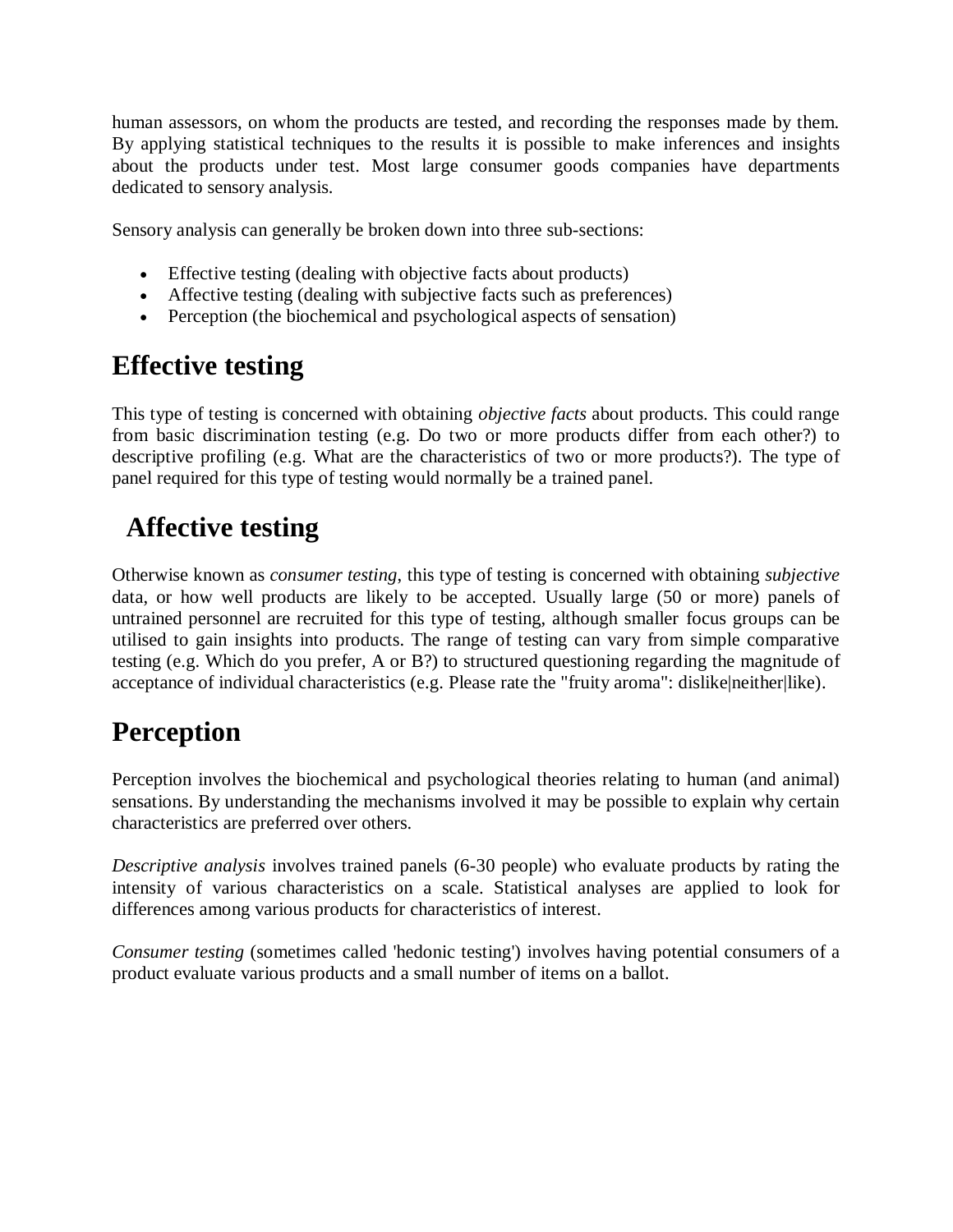# **Discrimination testing**

**Discrimination testing** is a technique employed in sensory analysis to determine whether there is a detectable difference among two or more products. The test uses a trained panel to discriminate from one product to another.

## **Statistical basis**

The statistical principle behind any discrimination test should be to reject a null hypothesis  $(H_0)$ that states there is no detectable difference between two (or more) products. If there is sufficient evidence to reject  $H_0$  in favour of the alternative hypothesis,  $H_A$ : There is a detectable difference, then a difference can be recorded. However, failure to reject Ho should not be assumed to be sufficient evidence to accept it.  $H_0$  is formulated on the premise that all of the assessors guessed when they made their response. The statistical test chosen should give a probability value that the result was arrived at through pure guesswork. If this probability is sufficiently low (usually below 0.05 or 5%) then  $H_0$  can be rejected in favour of  $H_A$ .

Tests used to decide whether or not to reject  $H_0$  include binomial,  $\chi^2$  (Chi-squared), t-test etc.

## **Types of test**

A number of tests can be classified as discrimination tests. If it's designed to detect a difference then it's a discrimination test. The type of test determines the number of samples presented to each member of the panel and also the question(s) they are asked to respond to.

Schematically, these tests may be described as follows; A & B are used for knowns, X and Y are used for different unknowns, while (AB) means that the order of presentation is unknown:

Paired comparison

XY or (AB) – two unknown samples, known to be different, test is which satisfies some criterion (X or Y); unlike the others this is not an *equality* test.

Duo-trio

AXY – one known, two unknown, test is which unknown is the known  $(X = A \text{ or } Y = A)$ 

**Triangle** 

 $(XXY)$  – three unknowns, test is which is odd one out  $(Y = 1, Y = 2, \text{ or } Y = 3)$ .

ABX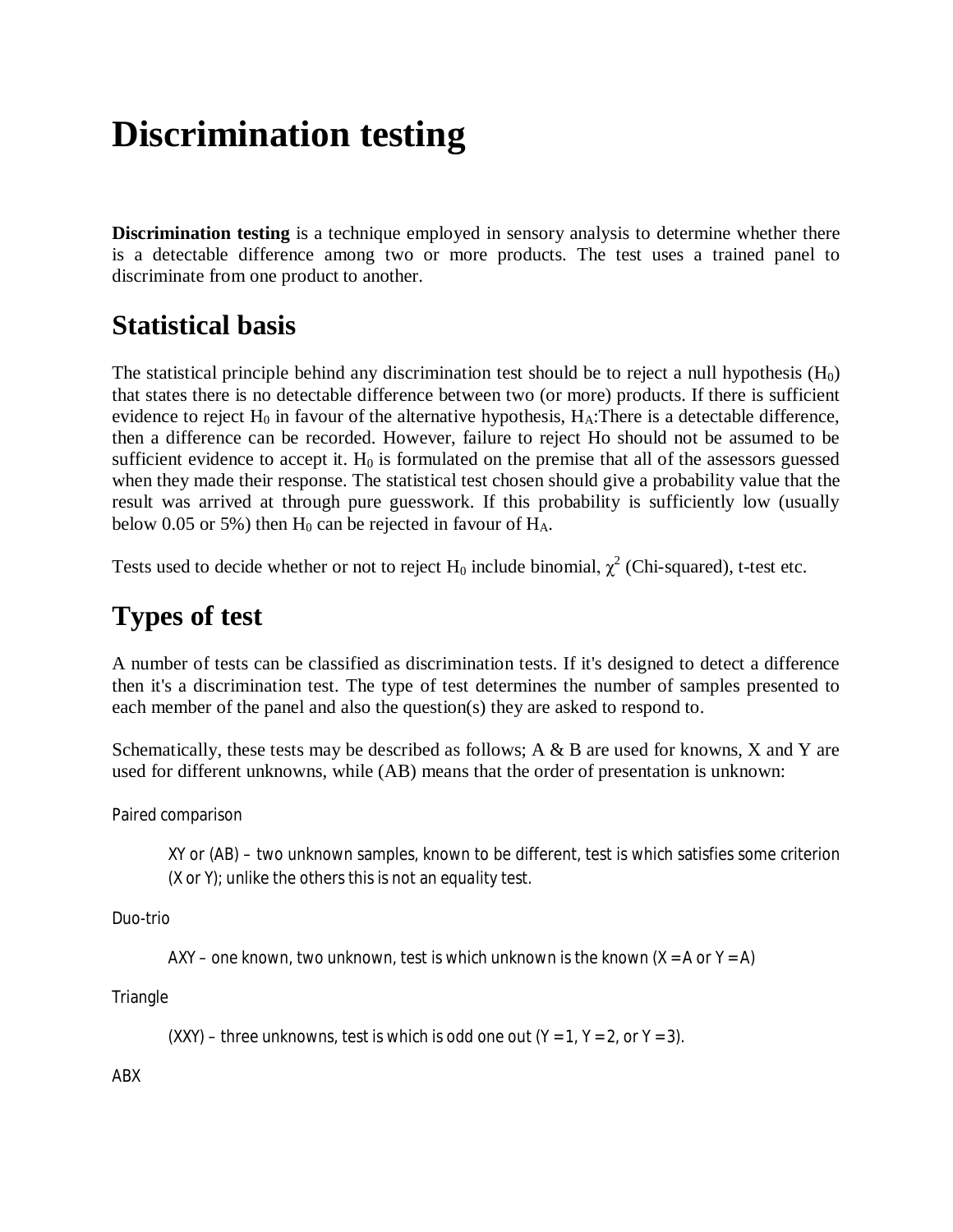ABX – two knowns, one unknown, test is which of the knowns the unknown is  $(X = A \text{ or } X = B)$ .

Duo-trio in constant reference mode

(AB)X – three unknowns, where it is stated that the first two are different, but which is which is not identified, test is which of the first two the third is  $(X = 1 \text{ or } X = 2)$ .

#### **Paired comparison**

In this type of test the assessors are presented with two products and are asked to state which product fulfils a certain condition. This condition will usually be some attribute such as sweetness, sourness, intensity of flavour, etc.

The probability for each assessor arriving at a correct response by guessing is  $p = 0.5$ 

#### **Advantages**

1:One of the quickest and easiest of tests to execute.

2:Can be used to determine whether formulation changes are detectable.

#### **Disadvantages**

Need to know in advance the attribute that is likely to change.

#### **Duo-trio**

The assessors are presented with three products, one of which is identified as the control. Of the other two, one is identical to the control, the other is the test product. The assessors are asked to state which product more closely resembles the control.

The probability for each assessor arriving at a correct response by guessing is  $p = 0.5$ 

#### **Advantages**

Quick to set up and execute. No need to have prior knowledge of nature of difference.

#### **Disadvantages**

Not statistically powerful therefore relatively large panel sizes required to obtain sufficient confidence.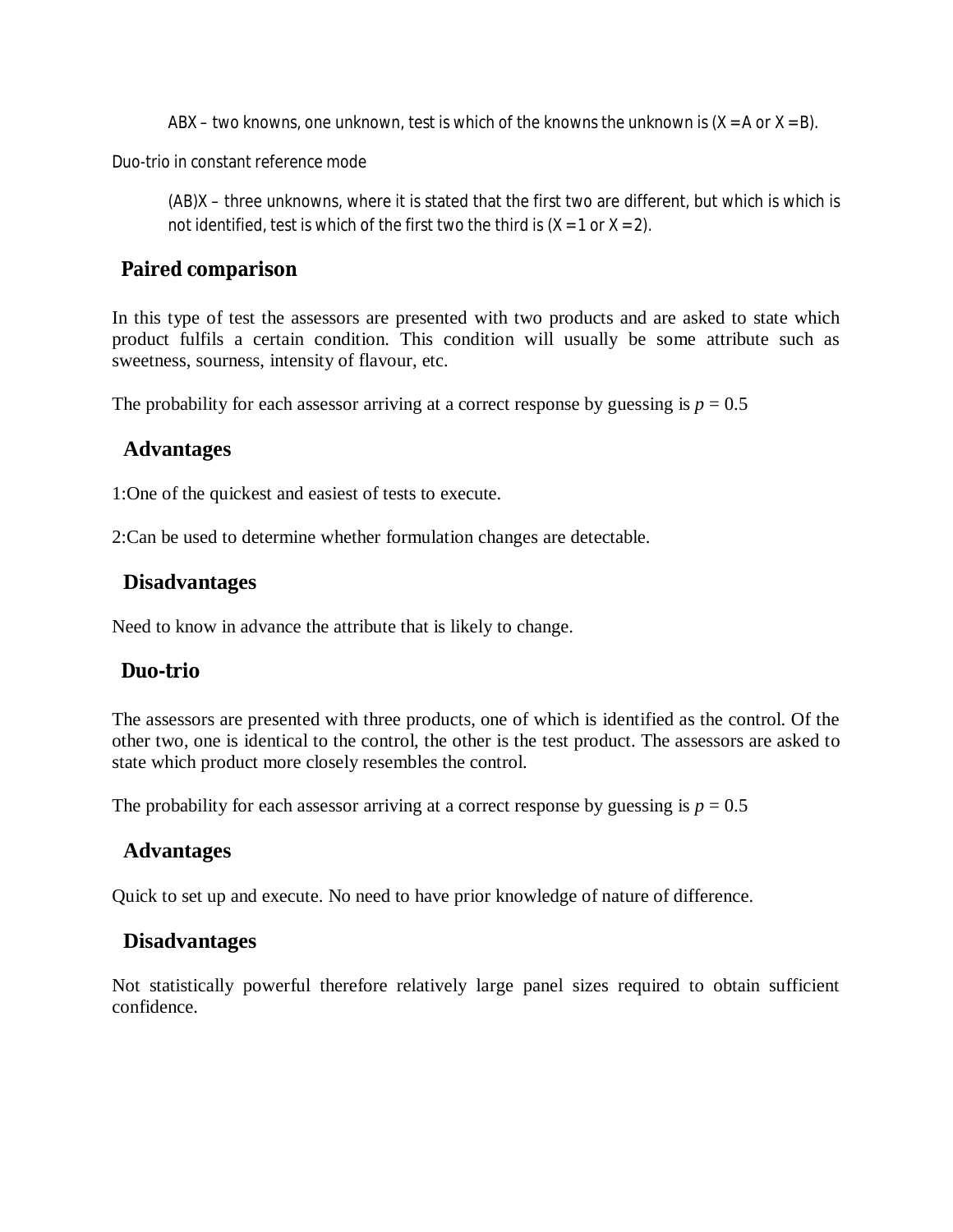### **Triangle**

The assessors are presented with three products, two of which are identical and the other one different. The assessors are asked to state which product they believe is the odd one out.<sup>[1]</sup>

The probability for each assessor arriving at a correct response by guessing is  $p = 1/3$ 

#### **Advantages**

Can be quick to execute and offers greater power than paired comparison or duo-trio.

#### **Disadvantages**

#### **ABX**

The assessors are presented with three products, two of which are identified as reference A and alternative B, the third is unknown X, and identical to either A or B. The assessors are asked to state which of A and B the unknown is; the test may also be described as "matching-to-sample", or "duo-trio in balanced reference mode" (both knowns are presented as reference, rather than only one).

ABX testing is widely used in comparison of audio compression algorithms, but less used in food science.

ABX testing differs from the other listed tests in that subjects are given two known different samples, and thus are able to compare them with an eye towards differences – there is an "inspection phase". While this may be hypothesized to make discrimination easier, no advantage has been observed in discrimination performance in ABX testing compared with other testing methods. $\frac{[2]}{[2]}$ 

#### **Duo-trio in constant reference mode**

Like triangle testing, but third is known to not be the odd one out. Intermediate between ABX (where which of the first is which – which is control, which is proposed new one – is stated), and triangle, where any of the three could be out.

#### **USES OF SENSORY ANALYSIS**

1. To improve the sensory quality of a product or to ensure inter-batch consistency.